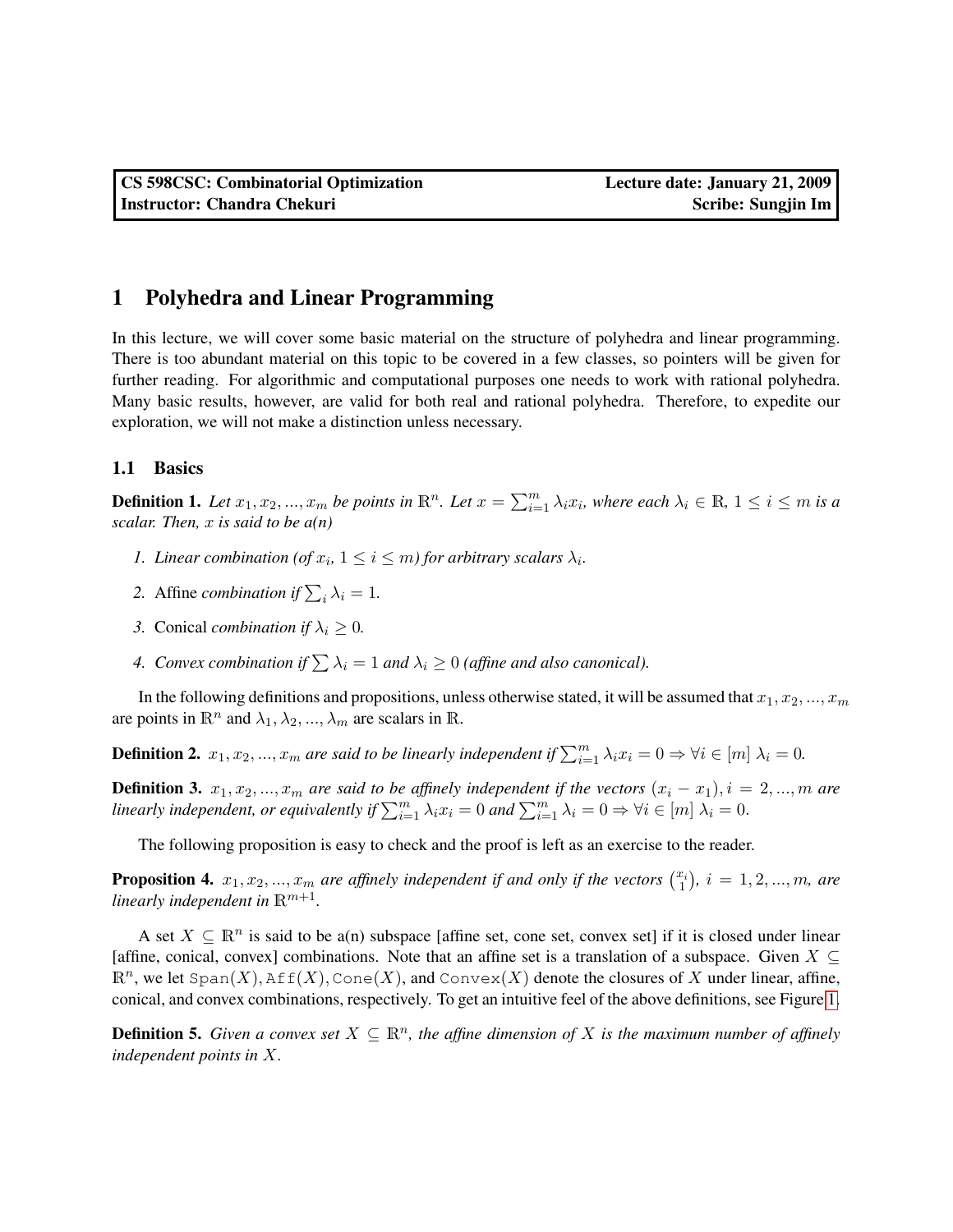

<span id="page-1-0"></span>Figure 1: The subspace, cone set, affine set, and convex set of  $x_1, x_2$  (from left to right). Note that the subspace is  $\mathbb{R}^2$  and the cone set includes all points inside and on the two arrows.

#### 1.2 Polyhedra, Polytopes, and Cones

**Definition 6** (Hyperplane, Halfspace). A hyperplane *in*  $\mathbb{R}^n$  *is the set of all points*  $x \in \mathbb{R}^n$  *that satisfy*  $a \cdot x = b$  *for some*  $a \in \mathbb{R}^n$  *and*  $b \in \mathbb{R}$ *. A* halfspace *is the set of all points* x *such that*  $a \cdot x \leq b$  *for some*  $a \in \mathbb{R}^n$  *and*  $b \in \mathbb{R}$ *.* 

Definition 7 (Polyhedron). A Polyhedron *in*  $\mathbb{R}^n$  *is the intersection of finitely many halfspaces. It can be equivalently defined to be the set*  $\{x \mid Ax \leq b\}$  *for a matrix*  $A \in \mathbb{R}^{m \times n}$  *and a vector*  $b \in \mathbb{R}^{m \times 1}$ *.* 

**Definition 8** (Polyhedral cone). A polyhedral cone *is*  $\mathbb{R}^n$  the intersection of finitely many halfspaces that *contain the origin, i.e.*  $\{x \mid Ax \leq 0\}$  *for a matrix*  $A \in \mathbb{R}^{m \times n}$ *.* 

Definition 9 (Polyotpe). *A* polytope *is a* bounded *polyhedron.*

Note that a polyhedron is a convex and closed set. It would be illuminating to classify a polyhedron into the following four categories depending on how it looks.

- 1. Empty set (when the system  $Ax \leq b$  is infeasible.)
- 2. Polytope (when the polyhedron is bounded.)
- 3. Cone
- 4. (Combination of) Cone and Polytope



<span id="page-1-1"></span>Figure 2: Examples of polyhedrons, left to right: Empty, Polytope, Cone, Combination of cone and polytope.

What "combination of cone and polytope" means will become clear soon in Theorem [12.](#page-2-0) For the examples, the reader is referred to Figure [2.](#page-1-1) In 2-D, a cone can have only two "extreme rays," while in 3-D there is no bound on the number of extreme rays it can have.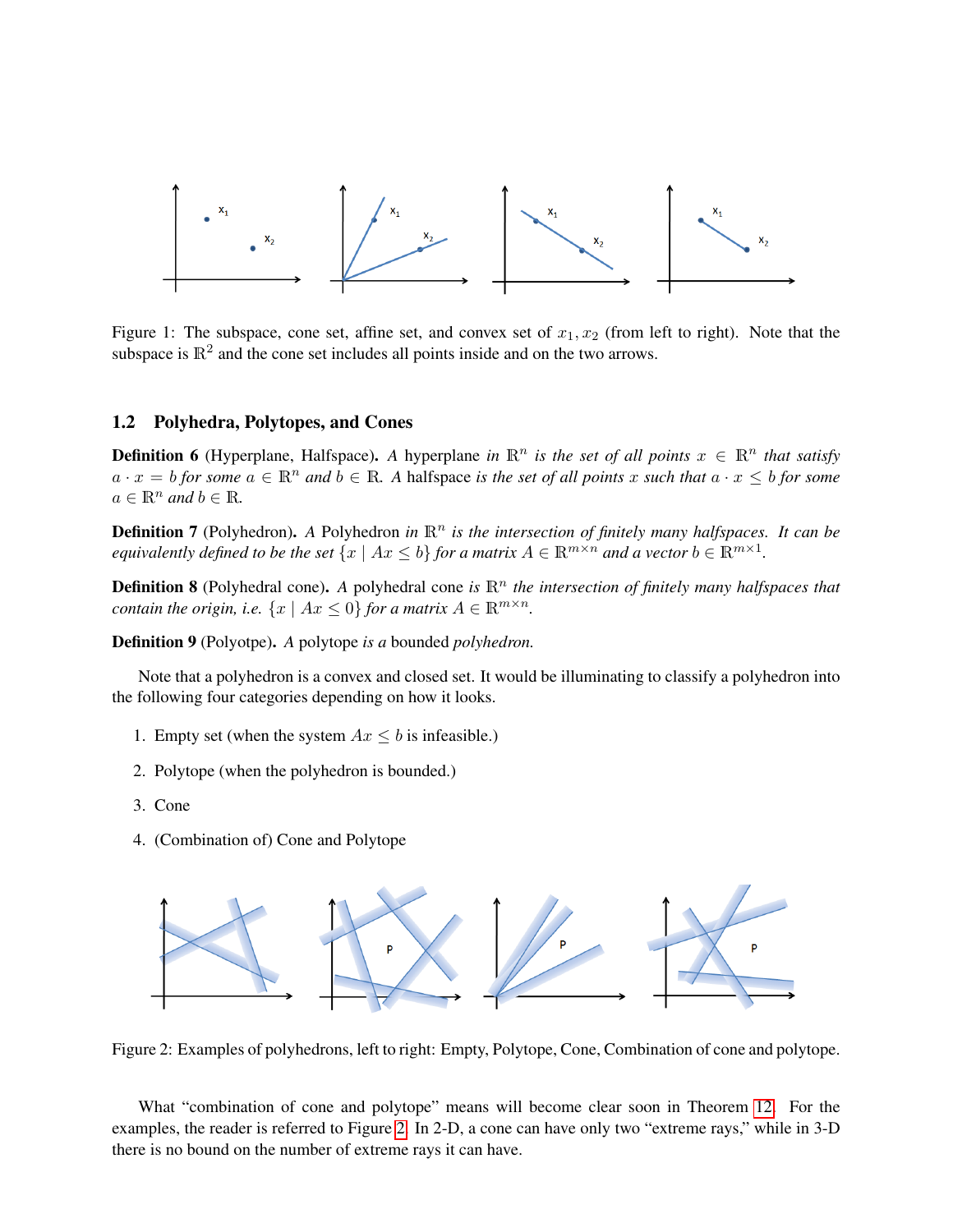

For the most of part, we will be largely concerned with polytopes, but we need to have a better understanding of polyhedra first. Although it is geometrically "obvious" that a polytope is the convex hull of its "vertices," the proof is quite non-trivial. We will state the following three theorems without proof.

Theorem 10. *A bounded polyhedron is the convex hull of a finite set of points.*

**Theorem 11.** A polyhedral cone is generated by a finite set of vectors. That is, for any  $A \in \mathbb{R}^{m \times n}$ , there *exists a finite set* X *such that*  $\{x = \sum_i \lambda_i x_i \mid x_i \in X, \lambda_i \ge 0\} = \{x \mid Ax \le 0\}.$ 

<span id="page-2-0"></span>**Theorem 12.** A polyhedron  $\{x \mid Ax \leq b\}$  can be written as the Minkowski sum of a polytope Q and a cone *C*, *i.e.*  $P = Q + C = \{x + y \mid x \in Q, y \in C\}.$ 

One can (geometrically) obtain the Minkowski sum of a polytope  $Q$  and a cone  $C$  by sweeping the origin of the cone C over the polytope Q. If the polyhedron P is pointed (has at least one "vertex"), the decomposition is, in fact, modulo scaling factor unique. Further the cone C above is  $\{x \mid Ax \leq 0\}$ , or equivalently the set of unbounded directions in  $P$ . The cone  $C$  is called the characteristic cone or the recession cone of P.

Many facts about polyhedra and linear programming rely on (in addition to convexity) variants of Farkas' lemma that characterizes when a system of linear inequalities do not have solution. The simplest proof for one variant is via Fourier-Motzkin elimination that is independently interesting and related to the standard Gauss-Jordan elimination for solving system of linear equations.

#### 1.2.1 Fourier-Motzkin Elimination

Let  $P = \{x | Ax \leq b\} \subseteq \mathbb{R}^n$  be a polyhedron. For k in [n], we let  $P^k = \{(x_1, ..., x_{k-1}, x_{k+1}, ..., x_n) \mid (x_1, x_2, ..., x_n) \in P\}$  be the *projection* of P along the  $x_k$ -axis.

**Theorem 13.**  $P^k$  is a polyhedron.

*Proof.* We derive a set of inequalities that describe  $P^k$ . We do this by considering the inequalities in  $Ax \leq b$ and eliminating the variables  $x_k$  as follows. Partition the inequalities in  $Ax \leq b$  into three sets:

$$
S^+ = \{i \in [m] \mid a_{ik} > 0\}, S^- = \{i \in [m] \mid a_{ik} < 0\}, \text{and } S^0 = \{i \in [m] \mid a_{ik} = 0\}.
$$

Define a new set of inequalities consisting of  $S_0$  and one new inequality for each pair  $(i, \ell)$  in  $S^+ \times S^-$ :

$$
a_{ik}(\sum_{j=1}^n a_{\ell j} x_j) - a_{\ell k}(\sum_{j=1}^n a_{ij} x_j) \le a_{ik} b_{\ell} - a_{\ell k} b_i.
$$

Note that the combined inequality does not have  $x_k$ . We now have a total of  $|S^0| + |S^+||S^-|$  new inequalities. Let  $P' = \{x' \in \mathbb{R}^{n-1} \mid A'x' \leq b'\}$  where  $A'x' \leq b'$  is the new system of inequalities in variables  $x_1, x_2, ..., x_{k-1}, x_{k+1}, ..., x_n$ . We prove the theorem by showing that  $P^k = P'$ .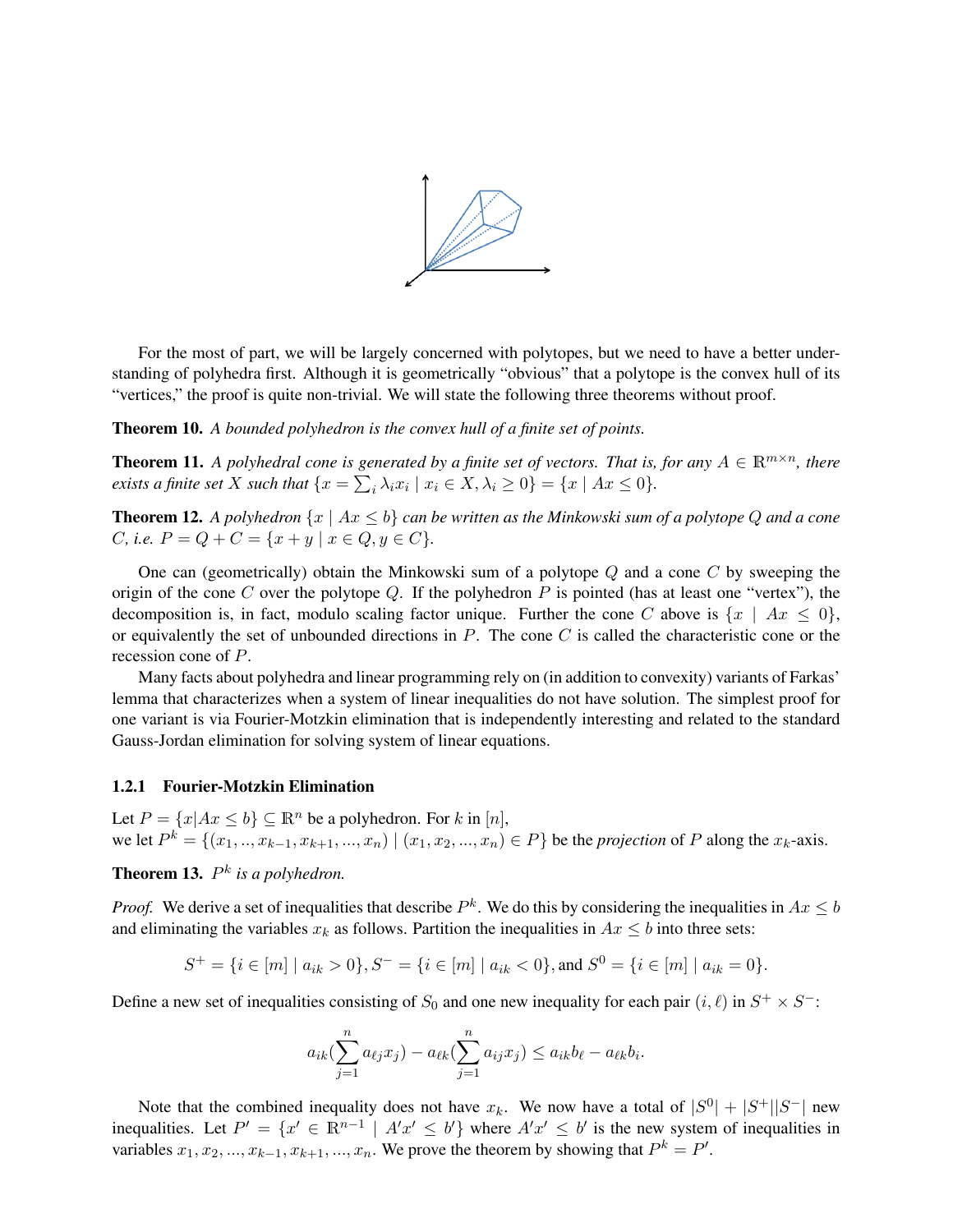We first show the easier direction:  $P^k \subseteq P'$ . Consider any point  $z \in P^k$ . By definition of  $P^k$ , there exists  $x \in P$  such that  $Ax \leq b$  and x's projection along  $x_k$ -axis is z. It is easy to see that z satisfies the new system since the new one was obtained in a way oblivious to  $x_k$ , the real value of x's  $k_{th}$  coordinate.

We now show that  $P' \subseteq P^k$ . Without loss of generality, assume  $k = 1$ . Consider any  $x' = (x_2, x_3, ..., x_n) \in$ P'. We want to show that there exists  $x_1 \in \mathbb{R}$  such that  $Ax \leq b$ , where  $x = (x_1, x_2, ..., x_n)$ . For simple notation, define  $C_i = b_i - \sum_{j=2}^n a_{ij} x_j$  for  $i \in [m]$ . Note that  $Ax \leq b$  can be rewritten as

$$
a_{i1}x_1 \le C_i, \forall i \in [m].\tag{1}
$$

Observe that x satisfies all inequalities consisting of  $S^0$ , since the new system as well includes those constraints. Thus we can refine our goal to show

$$
\exists x_1 \text{ s.t. } a_{i1}x_1 \le C_i, \forall i \in S^+ \cup S^-.
$$
  

$$
\Leftrightarrow \max_{\ell \in S^-} \frac{C_{\ell}}{a_{\ell 1}} \le x_1 \le \min_{i \in S^+} \frac{C_i}{a_{i1}}.
$$

It is easy to observe that this is equivalent to

$$
\begin{array}{rcl}\n\frac{C_{\ell}}{a_{\ell 1}} & \leq & \frac{C_{i}}{a_{i1}} \\
\Leftrightarrow & 0 \leq & a_{i1}C_{\ell} - a_{\ell 1}C_{i} \quad, \forall (i,\ell) \in S^{+} \times S^{-} \\
\Leftrightarrow & A'x' \leq & b'\n\end{array}
$$

And we know that  $A'x' \leq b'$  since  $x' \in P'$ , completing the proof.

From Fourier-Motzkin elimination we get an easy proof of one variant of Farkas' lemma.

<span id="page-3-0"></span>**Theorem 14** (Theorem of Alternatives). Let  $A \in \mathbb{R}^{m \times n}$  and  $b \in \mathbb{R}^m$ . For the system  $Ax \leq b$ , exactly one *of the following two alternatives hold:*

- *The system is feasible.*
- *There exists*  $y \in \mathbb{R}^m$  *such that*  $y \geq 0$ *,*  $yA = 0$  *and*  $yb < 0$ *.*

What the theorem says is that if the system of inequalities  $Ax < b$  is infeasible then there is a proof (certificate) of this which can be obtained by taking non-linear combination of the inequalities (given by  $y \ge 0$ ) to derive a contradiction of the following form:  $0 = yA \le yb < 0$ .

**Proof of** [Theorem [14\]](#page-3-0) Suppose that there exists a vector  $y' \ge 0$  s.t.  $y'A = 0$  and  $y' \cdot b < 0$  and a vector  $x'$ such that  $Ax' \leq b$ . Then it easily follows that  $0 \leq y'Ax' \leq y'b$ , since  $y' \geq 0$ , which is a contradiction to the fact that  $y'b < 0$ .

Conversely, suppose  $Ax \leq b$  is infeasible. Let  $P = \{x \mid Ax \leq b\}$ . We eliminate variables  $x_1, x_2, ..., x_n$ (we can choose any arbitrary order) to obtain polyhedra  $P = Q_0, Q_1, Q_2, ..., Q_{n-1}, Q_n$ . Note that  $Q_{i+1}$  is non-empty iff  $Q_i$  is, and that  $Q_{n-1}$  has only one variable and  $Q_n$  has none. Note by the Fourier-Motzkin elimination procedure the inequalities describing  $Q_i$  are non-negative combination of the inequalities of  $P$ ; this can be formally shown via induction. Thus,  $Q_n$  is empty iff we have derived an inequality of the form  $0 \le C$  for some  $C < 0$  at some point in the process. That inequality gives the desired  $y \ge 0$ .

Two variant of Farkas' lemma that are useful can be derived from the theorem of alternatives.

<span id="page-3-1"></span>**Theorem 15.**  $Ax = b$ ,  $x \ge 0$  *has no solution iff*  $\exists y \in \mathbb{R}^m$  *s.t.*  $A^T y \ge 0$  *and*  $b^T y < 0$ *.* 

 $\Box$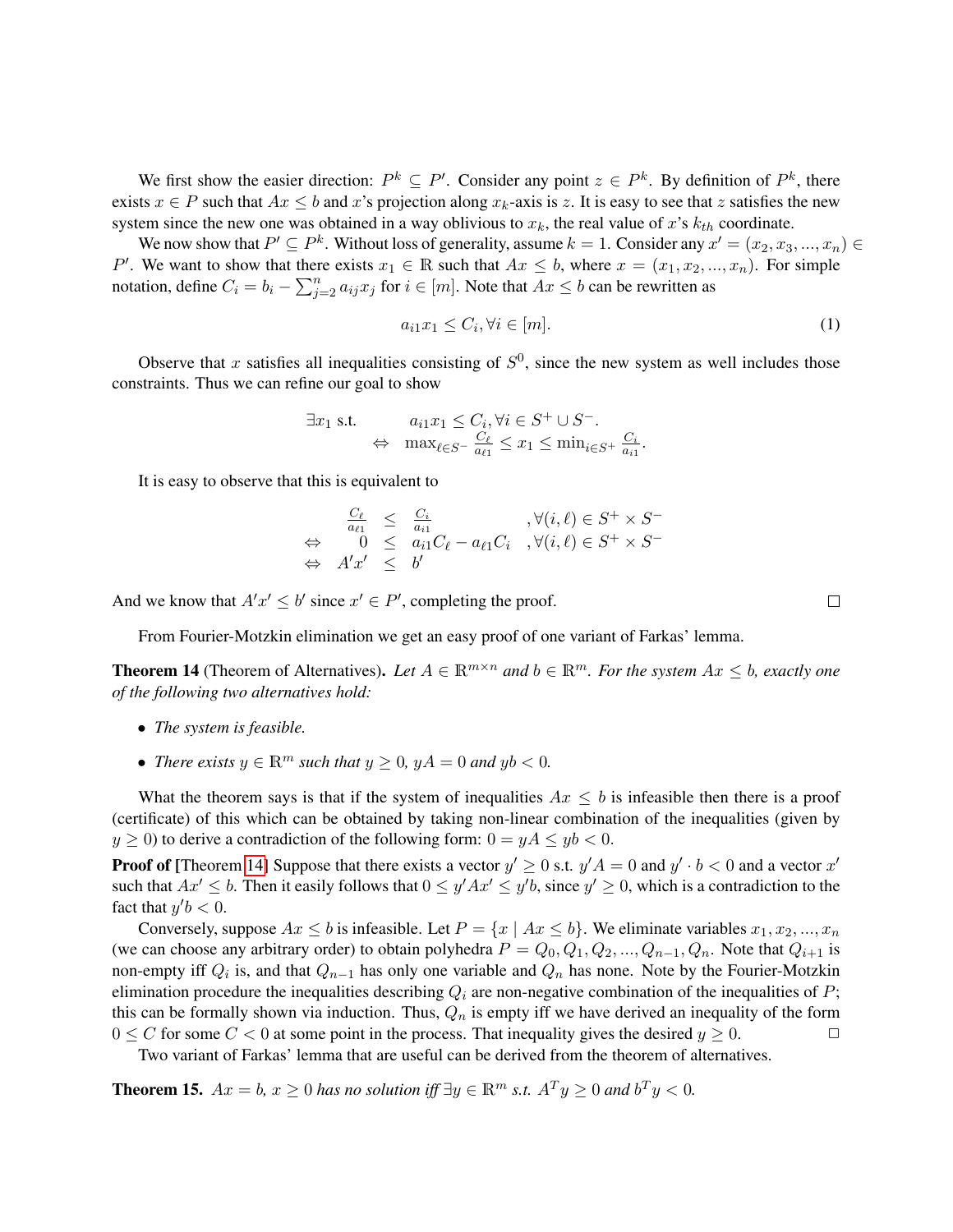

The above theorem has a nice geometric interpretation. Let  $\alpha_1, \alpha_2, ..., \alpha_n$  be the columns of A viewed as vectors in  $\mathbb{R}^m$ . Then  $Ax = b, x \ge 0$  has a solution if and only if b is in the cone generated by  $\alpha_1, \alpha_2, ..., \alpha_n$ ; here the combination is given by  $x \ge 0$ . So b is either in the Cone $(\alpha_1, \alpha_2, ..., \alpha_n)$  or there is a hyperplane separating b from  $\alpha_1, \alpha_2, ..., \alpha_n$ .

In fact the theorem can be strengthened to show that the hyperplane can be chosen to be one that spans t − 1 linearly independent vectors in  $\alpha_1, \alpha_2, ..., \alpha_n$ , where  $t = \text{rank}(\alpha_1, \alpha_2, ..., \alpha_n, b)$ .

**Proof of** [Theorem [15\]](#page-3-1) We can rewrites  $Ax = b, x \ge 0$  as

$$
\begin{bmatrix} A \\ -A \\ -I \end{bmatrix} x \le \begin{bmatrix} b \\ -b \\ 0 \end{bmatrix}
$$

Hence by the Theorem of Alternatives,  $Ax = b, x \ge 0$  is not feasible if and only if there exists a row vector  $y' = \begin{bmatrix} u & v & w \end{bmatrix}$ , where  $u, v$  are row vectors in  $\mathbb{R}^m$  and w is a row vector in  $\mathbb{R}^n$  such that

$$
u, v, w \geq 0
$$
  

$$
uA - vA - w = 0
$$
  

$$
ub - vb < 0
$$

Let  $y = u - v$ . Note that  $y \in \mathbb{R}^m$  is now not necessarily positive. From the second and third inequalities, we can easily obtain  $A^T y \ge 0$  and  $b^T y < 0$ .

Another variant of Farkas' lemma is as follows and the proof is left as an exercise.

**Theorem 16.**  $Ax \leq b, x \geq 0$  *has a solution iff*  $yb \geq 0$  *for each row vector*  $y \geq 0$  *with*  $yA \geq 0$ *.* 

Another interesting and useful theorem is Carathéodory's Theorem

**Theorem 17** (Carathéodory). Let  $x \in \text{Convexhull}(X)$  for a finite set X of points in  $\mathbb{R}^n$ . Then  $x \in \text{Convexhull}(X)$ Convexhull(X') for some  $X' \subseteq X$  such that vectors in  $X'$  are affinely independent. In particular,  $|X'| \leq n + 1$ .

A conic variant of Carathéodory's Theorem is as follows.

**Theorem 18.** Let  $x \in \text{Cone}(X)$  where  $X = \{x_1, x_2, ..., x_m\}$ ,  $x_i \in \mathbb{R}^n$ . Then  $x \in \text{Cone}(X')$  for some  $X' \subseteq X$  where vectors in  $X'$  are linearly independent. In particular,  $|X'| \leq n$ .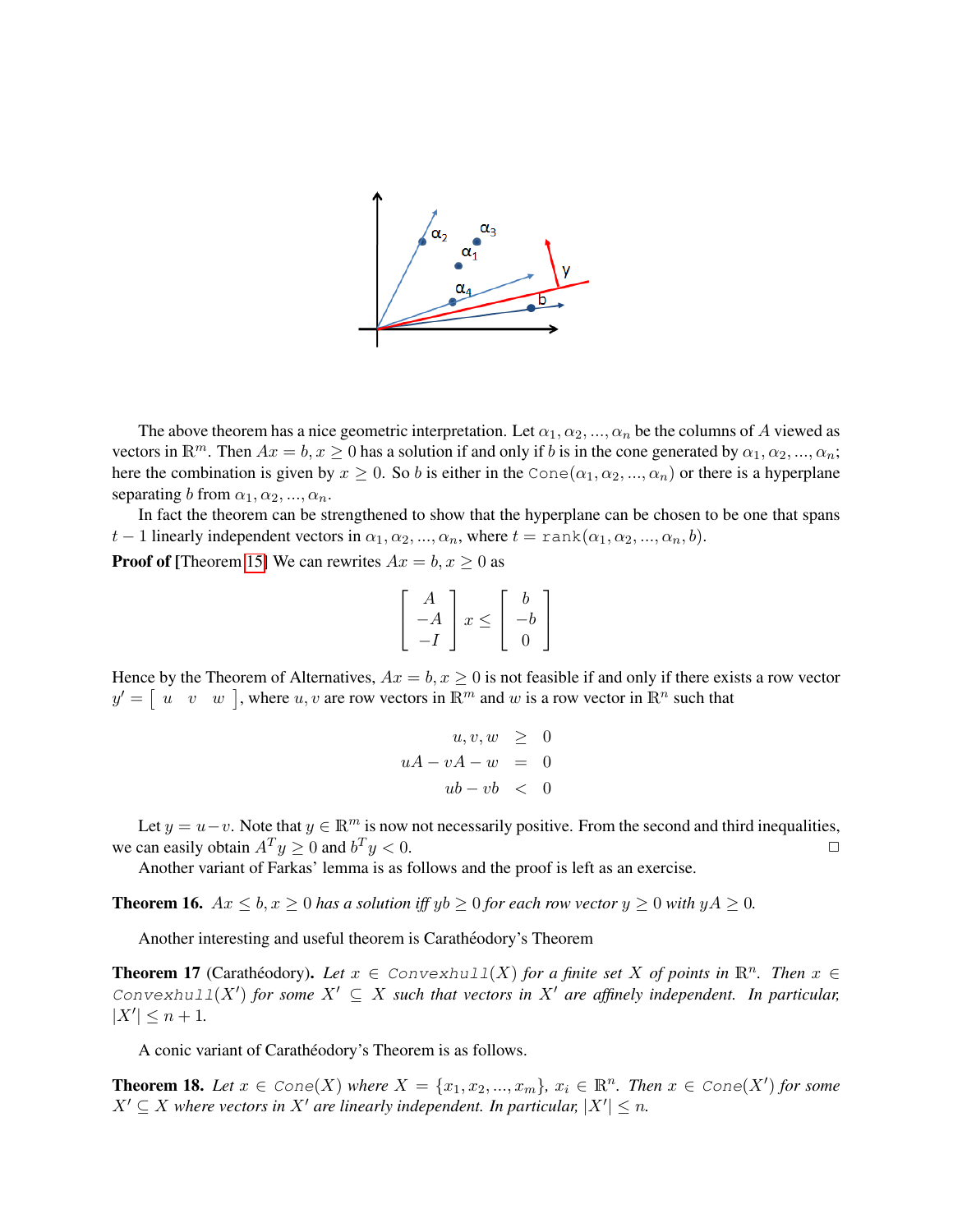*Proof.* Since  $x \in \text{Cone}(X)$ ,  $x = \sum_i \lambda_i x_i$  for some  $\lambda_i \geq 0$ . Choose a combination with mininum support, i.e. the smallest number of non-zero  $\lambda_i$  values. Let  $X' = {\lambda_i x_i | \lambda_i > 0}$  and  $I = {i | \lambda_i > 0}$ . If vectors in X' are linearly independent, we are done. Otherwise,  $\exists \alpha_i, i \in I$  s.t.  $\sum_{i \in I} \alpha_i \lambda_i x_i = 0$ . By scaling we can assume that  $\forall i \in I, \alpha_i \leq 1$ , and  $\exists j \in I$  s.t.  $\alpha_j = 1$ . Then,

$$
x = \sum_{i \in I} \lambda_i x_i = \sum_{i \in I} \lambda_i x_i - \sum_{i \in I} \alpha_i \lambda_i x_i = \sum_{i \in I} \lambda_i (1 - \alpha_i) x_i = \sum_{i \in I \setminus \{j\}} \lambda'_i x_i \quad (\lambda'_i \ge 0).
$$

 $\Box$ 

This contradicts the fact that we chose the conical combination for  $x$  with the least support.

One can derive the affine version of Caratheodory's Theorem from the conical version, and the proof is left as an exercise.

### 1.3 Linear Programming

Linear programming is an optimization problem of the following form.

$$
\max c \cdot x \quad (\text{Primal-LP})
$$

$$
Ax \le b
$$

The above is one of the standard forms. In other words, we wish to maximize a linear objective function over a *polyhedron*. Given an LP, there are three possibilities:

- 1. The polyhedron is *infeasible*.
- 2. The objective function can be made arbitrarily large in which case we can say it is *unbounded*.
- 3. There is a finite optimum value in which case we say it is *bounded*.

Each linear program has its associated "dual" linear program. The LP we refer to by "dual" depends on the "starting" LP, which is called as the primal LP; in fact the dual of dual LP is exactly the same as the primal LP. Let us say that the following LP is the primal LP here.

$$
\max \ c \cdot x
$$

$$
Ax \le b
$$

We can "derive" the dual by thinking about how we can obtain an upper bound on the optimal value for the primal LP. Given the system  $Ax \leq b$ , any inequality obtained by non-negative combination of the inequalities in  $Ax \leq b$  is a valid inequality for the system. We can represent a non-negative combination by a  $m \times 1$  row vector  $y \geq 0$ .

Thus  $yAx \le yb$  is a valid inequality for  $y \ge 0$ . Take any vector  $y' \ge 0$  s.t.  $y'A = c$ . Then such a vector gives us an upperbound on the LP value since  $y'Ax = cx \leq y'b$  is a valid inequality. Therefore one can obtain an upperbound by minimizing over all  $y' \geq 0$  s.t.  $y'A = c$ . Therefore the objective function of the primal LP is upperbounded by the optimum value of

$$
\min yb \quad \text{(Dual-LP)}
$$

$$
yA = c
$$

$$
y \ge 0
$$

The above derivation of the Dual LP immediately implies the Weak Duality Theorem.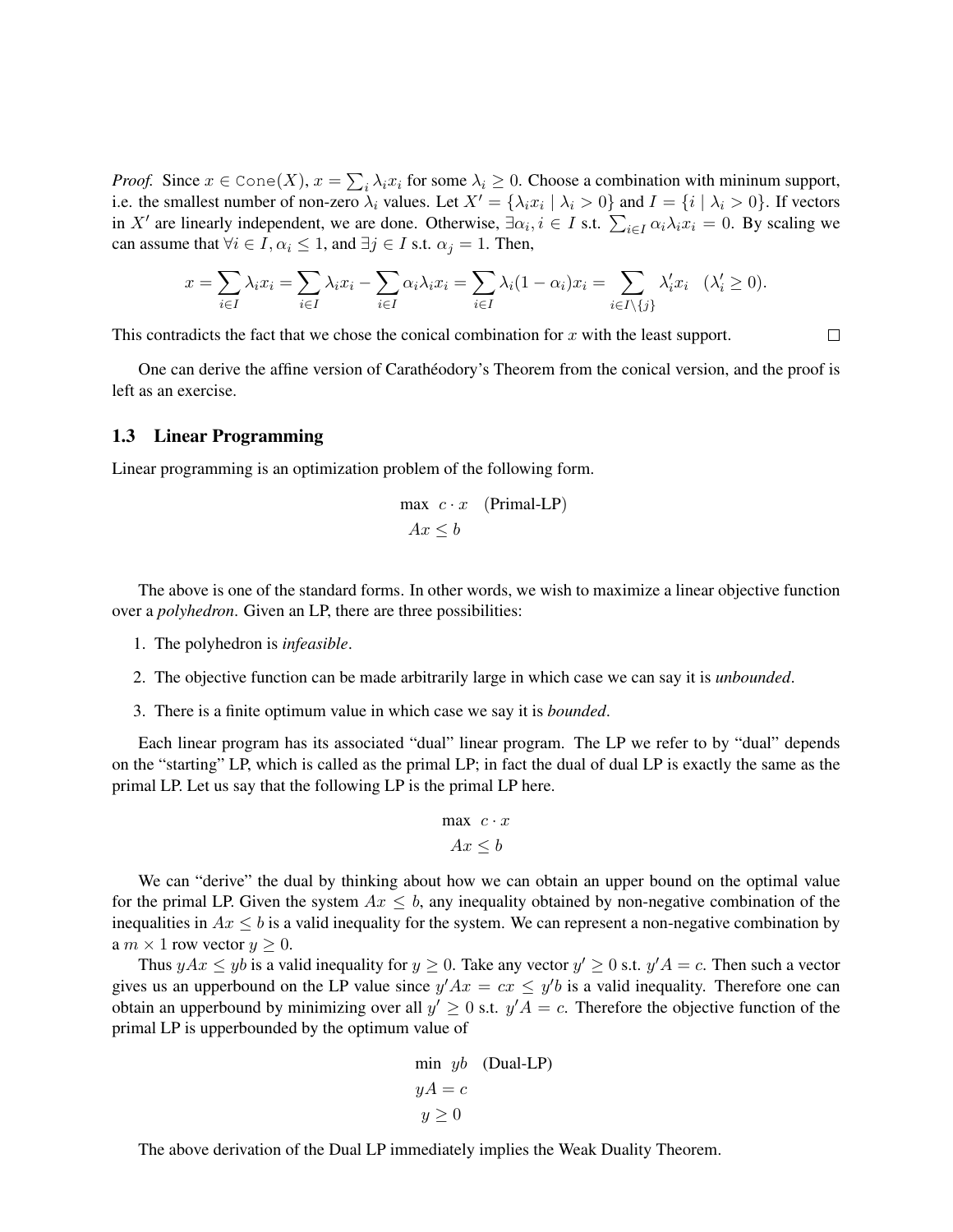**Theorem 19** (Weak Duality). If x' and y' are feasible solutions to Primal-LP and Dual-LP then  $cx' \leq y'b$ .

Corollary 20. *If the primal-LP is unbounded then the Dual-LP is infeasible.*

Exercise: Prove that the dual of the Dual-LP is the Primal-LP.

The main result in the theory of linear programming is the following Strong Duality Theorem which is essentially a min-max result.

Theorem 21 (Strong Duality). *If Primal-LP and Dual-LP have feasible solutions, then there exist feasible solutions*  $x^*$  *and*  $y^*$  *such that*  $cx^* = y^*b$ *.* 

*Proof.* Note that by weak duality we have that  $cx' \leq y'b$  for any feasible pair of x' and y'. Thus to show the existence of  $x^*$  and  $y^*$  it suffices to show that the system of inequalities below has a feasible solution whenever the two LPs are feasible.

$$
cx \geq yb
$$
  
\n
$$
Ax \leq b
$$
  
\n
$$
yA = c
$$
  
\n
$$
y \geq 0
$$

We rewrite this as

$$
Ax \leq b
$$
  
\n
$$
yA \leq c
$$
  
\n
$$
-yA \leq -c
$$
  
\n
$$
-y \leq 0
$$
  
\n
$$
-cx + yb \leq 0
$$

and apply the Theorem of Alternatives. Note that we have inequalities in  $n + m$  variables corresponding to the x and y variables. By expressing those variables as a vector  $z = \begin{bmatrix} x \\ y \end{bmatrix}$  $y^T$  $\Big]$ , we have

|  |  |  |  | $\begin{array}{c} x \\ y \end{array}$<br>$\leq$ |  |
|--|--|--|--|-------------------------------------------------|--|
|--|--|--|--|-------------------------------------------------|--|

If the above system does not have a solution then there exists a vector  $\begin{bmatrix} s & t & t' & u & v \end{bmatrix} \geq 0$ , where s is a  $m \times 1$  row vector, t, t' are  $n \times 1$  row vectors, u is a  $m \times 1$  row vector and v is a scalar such that

$$
sA - v \cdot c = 0
$$
  

$$
tAT - t'AT - u + v \cdot b = 0
$$
  

$$
sb + t \cdot c - t \cdot c' < 0
$$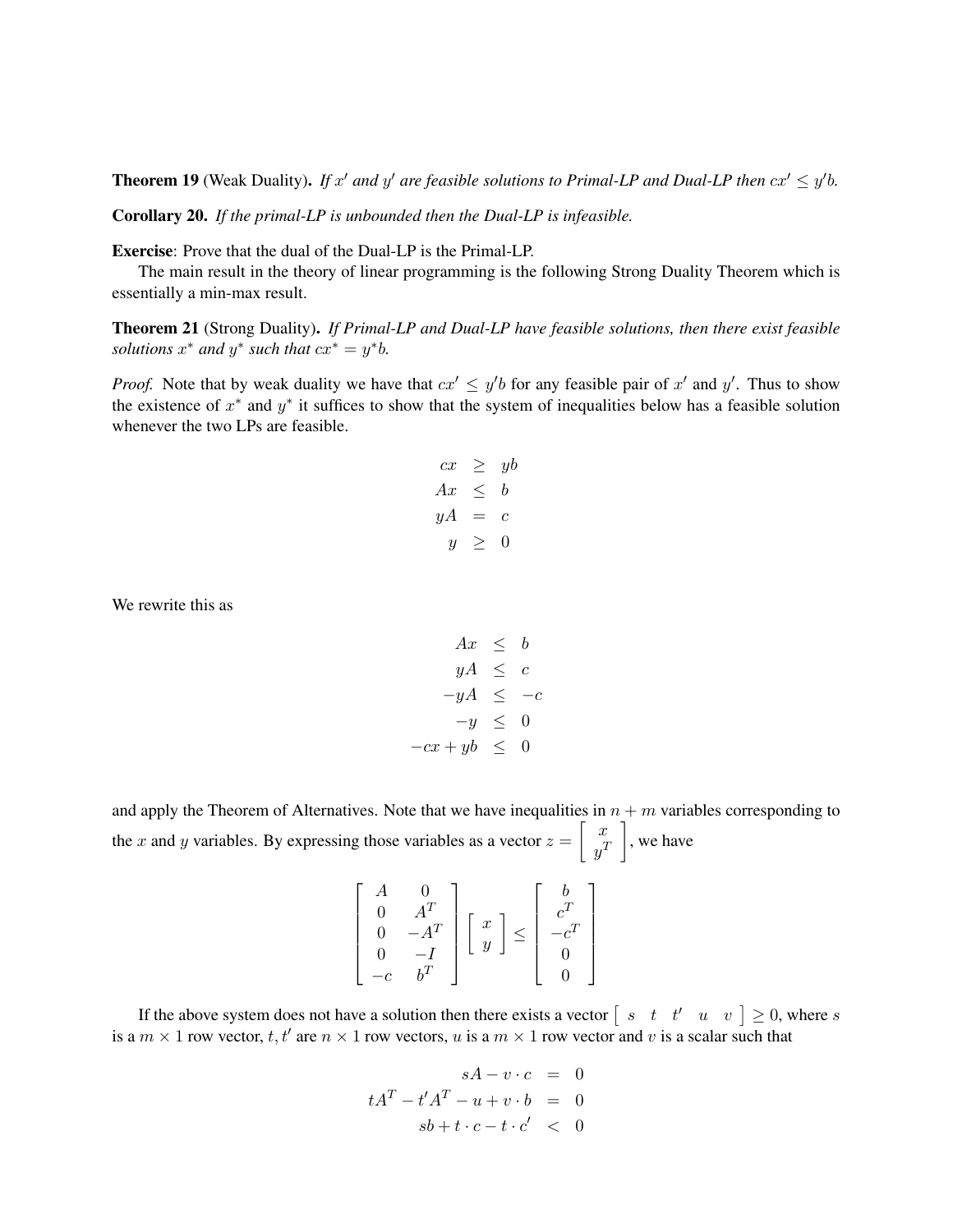We replace  $t-t'$  by w and note that now w is not necessarily positive. Hence we obtain that if the strong duality does not hold then there exist vectors  $s, u \in \mathbb{R}^m, w \in \mathbb{R}^n, v \in \mathbb{R}$  such that

$$
s, u, v \geq 0
$$

$$
sA - v \cdot c = 0
$$

$$
wAT - u + v \cdot b = 0
$$

$$
s b + w cT < 0
$$

We consider two cases.

Case 1:  $v = 0$ . (note that v is a scalar.) In this case, the above system simplifies to

$$
s \geq 0
$$
  
\n
$$
sA = 0
$$
  
\n
$$
wA^{T} = 0
$$
  
\n
$$
sb + wc^{T} < 0
$$

Since we have  $y^*A = c$  and  $sA = 0$ ,  $y^* + \alpha s$  is a feasible solution for the dual for any scalar  $\alpha \ge 0$ . Similarly knowing that  $Ax^* \le b$  and  $Aw^T = 0$  (from  $wA^T = 0$ ), it follows that  $x^* - \alpha w^T$  is feasible for the primal for any scalar  $\alpha \geq 0$ . Applying the Weak Duality Theorem, we have that  $\forall \alpha \geq 0$ ,

$$
\begin{array}{rcl}\nc(x^* - \alpha w^T) & \leq & (y^* + \alpha s) \cdot b \\
\Rightarrow & cx^* - y^*b & \leq & \alpha(s \cdot b + c \cdot w^T)\n\end{array}
$$

However, the LHS is fixed while the RHS can be made arbitrarily small because  $s \cdot b + c \cdot w^T < 0$  and  $\alpha$ can be chosen arbitrarily large.

Case 2:  $v > 0$ . Let  $s' = \frac{1}{v}$  $\frac{1}{v}(s), w' = \frac{1}{v}$  $\frac{1}{v}(w)$ , and  $u' = \frac{1}{v}$  $\frac{1}{v}(u)$ . Then, we have  $s', u' \geq 0$  $s'A = c$  $w' A^T - u' = -b \Rightarrow -A(w')^T = b - u' \le b$  [Since  $u' \ge 0$ .]  $s'b + w'c^T < 0$ 

From the inequalities above, we observe that s' is dual feasible and  $-w'$  is primal feasible. Thus by the Weak Duality, we have  $-w' \cdot c^T \le s'b$ , contradicting that  $s'b + w \cdot c^T < 0$ .

Finally, we make a remark on where the contradiction really comes from for each case. For the first case where  $v = 0$ , note that the inequality  $-cx + yb \leq 0$ , which forces the optimal values for the primal and the dual meet each other, was never used. In other words, we got a contradiction because there do not exist feasible solutions satisfying both the primal and the dual. On the other hand, for the second case  $v > 0$ , we had feasible solutions for both LPs, but obtained a contradiction essentially from the assumption that the two optimal values are different.  $\Box$ 

Complementary Slackness is a very useful consequence of Strong Duality.

Theorem 22 (Complementary Slackness). Let  $x^*$ ,  $y^*$  be feasible solutions to the primal and dual LPs. Then  $x^*, y^*$  are optimal solutions if and only if  $\forall i \in [m]$ , either  $y_i^* = 0$  or  $a_i x^* = b_i$ .